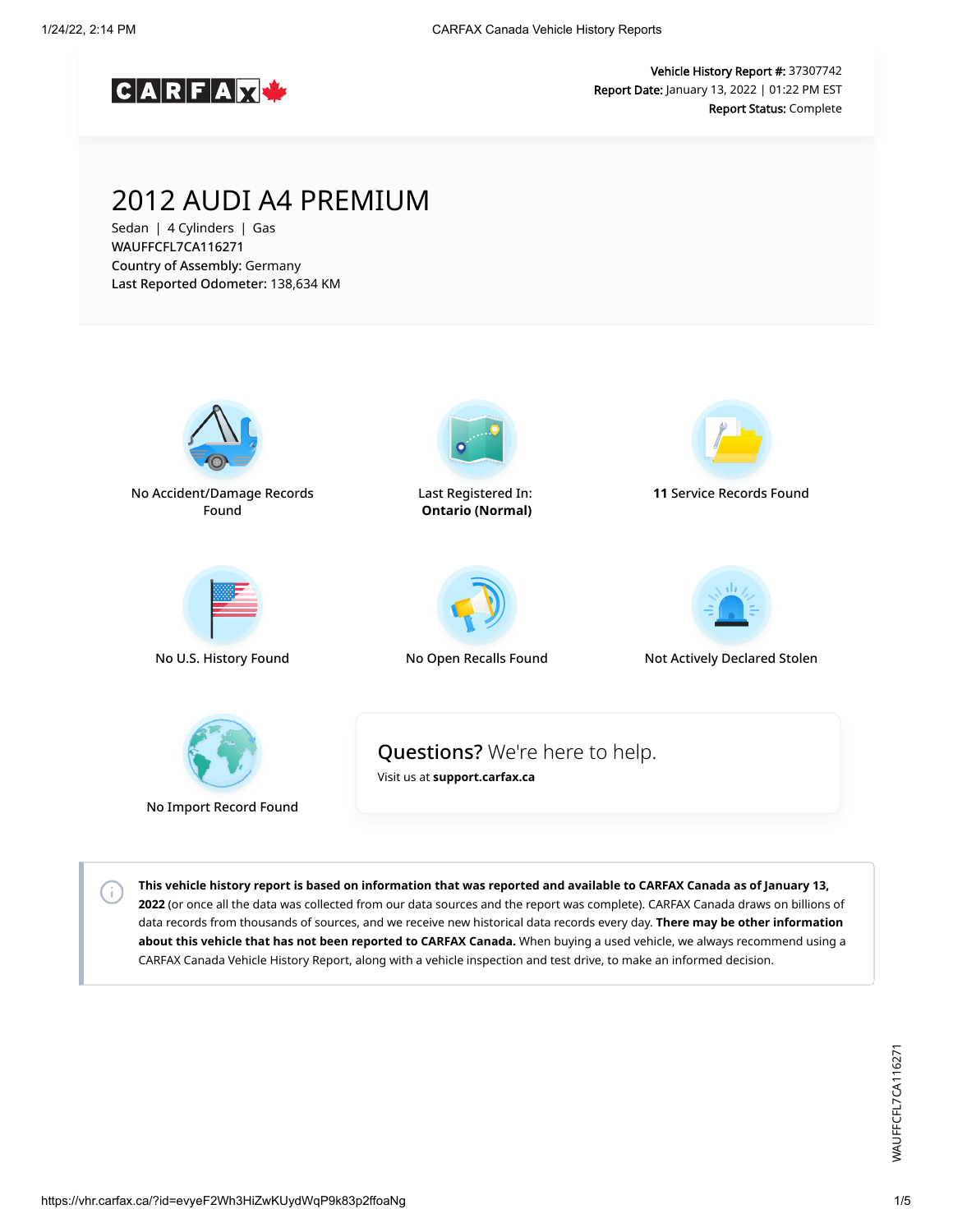# **Vehicle History Report**



There are no accidents/damage reported on this vehicle.

#### Registration

This vehicle has been registered in the following locations in **Canada** (listed oldest to newest):

- In the province of **Quebec** with **Normal** branding.
- In the province of **Ontario** with **Normal** branding.

**We checked for:** Inspection Required, Normal, Non-repairable, Rebuilt, Salvage and Stolen.

#### Service Records

| <b>DATE</b> | <b>ODOMETER</b> | <b>SOURCE</b>                                                      | <b>DETAILS</b>                                                                                    |
|-------------|-----------------|--------------------------------------------------------------------|---------------------------------------------------------------------------------------------------|
| 2012 Aug 30 | 8,348 KM        | Audi Gabriel St-Laurent<br>Saint-Laurent, Quebec, Canada           | <b>Vehicle serviced</b><br><b>Vehicle serviced</b>                                                |
| 2013 Jun 21 | 23,846 KM       | Audi Gabriel St-Laurent<br>Saint-Laurent, Quebec, Canada           | <b>Vehicle serviced</b><br>Recommended maintenance performed<br>Maintenance inspection completed  |
| 2014 Apr 4  | 37,266 KM       | Audi Gabriel West Island<br>Dollard-Des-Ormeaux, Quebec,<br>Canada | <b>Vehicle serviced</b><br>Maintenance inspection completed<br>40,000 kilometer service performed |
| 2015 Feb 2  | 51,988 KM       | Audi Gabriel West Island<br>Dollard-Des-Ormeaux, Quebec,<br>Canada | <b>Vehicle serviced</b><br>Recommended maintenance performed<br>Brake fluid flushed/changed       |
| 2015 Oct 5  | 53,750 KM       | Audi Popular<br>Montreal, Quebec, Canada                           | <b>Vehicle serviced</b>                                                                           |
| 2016 Apr 18 | 68,328 KM       | Audi Popular<br>Montreal, Quebec, Canada                           | <b>Vehicle serviced</b>                                                                           |
| 2019 Mar 12 | 130,508 KM      | <b>MIDAS AUTO SERVICE EXPERTS</b><br>Montral, Quebec, Canada       | <b>Vehicle serviced</b>                                                                           |
| 2019 Apr 4  |                 | Service Facility                                                   | <b>Vehicle serviced</b><br>Maintenance inspection completed                                       |
| 2019 Jun 5  | 131,458 KM      | Service Facility                                                   | <b>Vehicle serviced</b><br><b>Exhaust secured</b><br>Exhaust repaired                             |
| 2019 Jul 11 | 131,617 KM      | Service Facility<br>Saint-Laurent, Quebec, Canada                  | <b>Vehicle serviced</b>                                                                           |

https://vhr.carfax.ca/?id=evyeF2Wh3HiZwKUydWqP9k83p2ffoaNg 2/5

WAUFFCFL7CA116271 WAUFFCFL7CA116271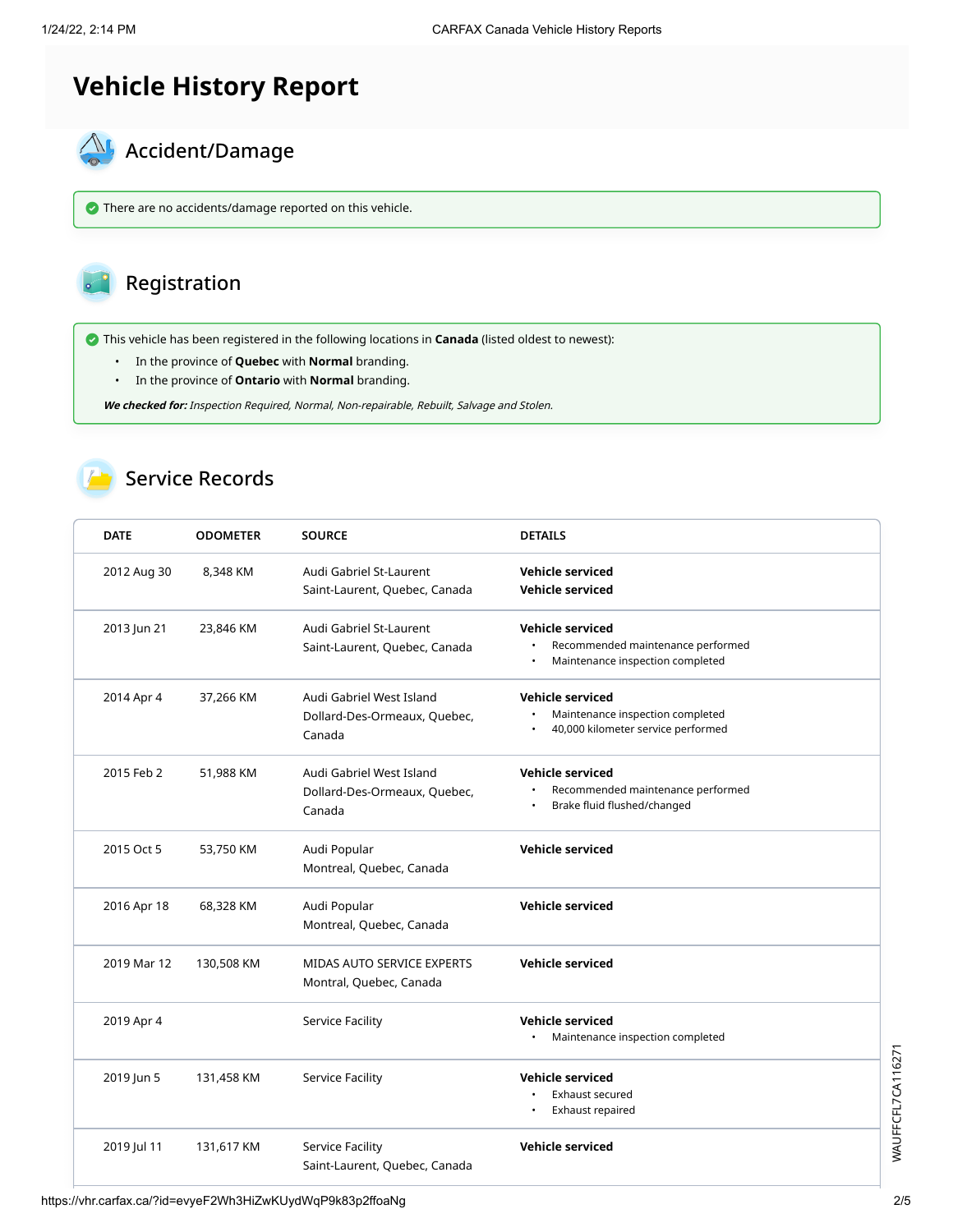1/24/22, 2:14 PM CARFAX Canada Vehicle History Reports

| <b>DATE</b> | <b>ODOMETER</b> | <b>SOURCE</b>                                        | <b>DETAILS</b>                                                                 |
|-------------|-----------------|------------------------------------------------------|--------------------------------------------------------------------------------|
| 2019 Dec 17 | 138,634 KM      | Great Canadian Oil Change<br>Ottawa, Ontario, Canada | Vehicle serviced<br>Maintenance inspection completed<br>Oil and filter changed |

## Open Recalls

 No safety recall information available as of the date/time that this report was generated. For additional safety recall information and nonsafety related recall campaigns, please contact AUDI or visit **[Audi's website.](http://web.audiusa.com/recall/)**

### Stolen Vehicle Check

This vehicle is not actively declared stolen.

## Detailed History

| <b>DATE</b> | <b>ODOMETER</b> | <b>SOURCE</b>                                                                 | <b>RECORD TYPE</b> | <b>DETAILS</b>                 |
|-------------|-----------------|-------------------------------------------------------------------------------|--------------------|--------------------------------|
| 2012 Mar 29 |                 | Motor Vehicle Dept.<br>Quebec, Canada                                         | Canadian Renewal   | First Owner Reported           |
| 2012 Mar 29 |                 | Motor Vehicle Dept.<br>Quebec, Canada                                         | Canadian Renewal   | Registration Issued or Renewed |
| 2012 Mar 29 |                 | Motor Vehicle Dept.<br>Quebec, Canada                                         | Previous use       | Commercial                     |
| 2012 Aug 30 | 8,348 KM        | Audi Gabriel St-Laurent<br>Saint-Laurent, Quebec, Canada                      | Service Record     | Vehicle serviced               |
| 2013 Jun 21 | 23,846 KM       | Audi Gabriel St-Laurent<br>Saint-Laurent, Quebec, Canada                      | Service Record     | Vehicle serviced               |
| 2014 Mar 5  |                 | Motor Vehicle Dept.<br>Quebec, Canada                                         | Canadian Renewal   | Registration Issued or Renewed |
| 2014 Mar 5  |                 | Motor Vehicle Dept.<br>Quebec, Canada                                         | Previous use       | Commercial                     |
| 2014 Apr 4  | 37,266 KM       | Audi Gabriel West Island<br>Dollard-Des-Ormeaux,<br>Quebec, Canada            | Service Record     | Vehicle serviced               |
| 2015 Feb 2  | 51,988 KM       | Audi Gabriel West Island<br>Dollard-Des-Ormeaux,<br>Quebec, Canada            | Service Record     | Vehicle serviced               |
| 2015 Mar 31 | 53,291 KM       | <b>Independent Source</b><br>Montréal / Plateau Mont-Royal,<br>Quebec, Canada | Odometer reading   |                                |

WAUFFCFL7CA116271 WAUFFCFL7CA116271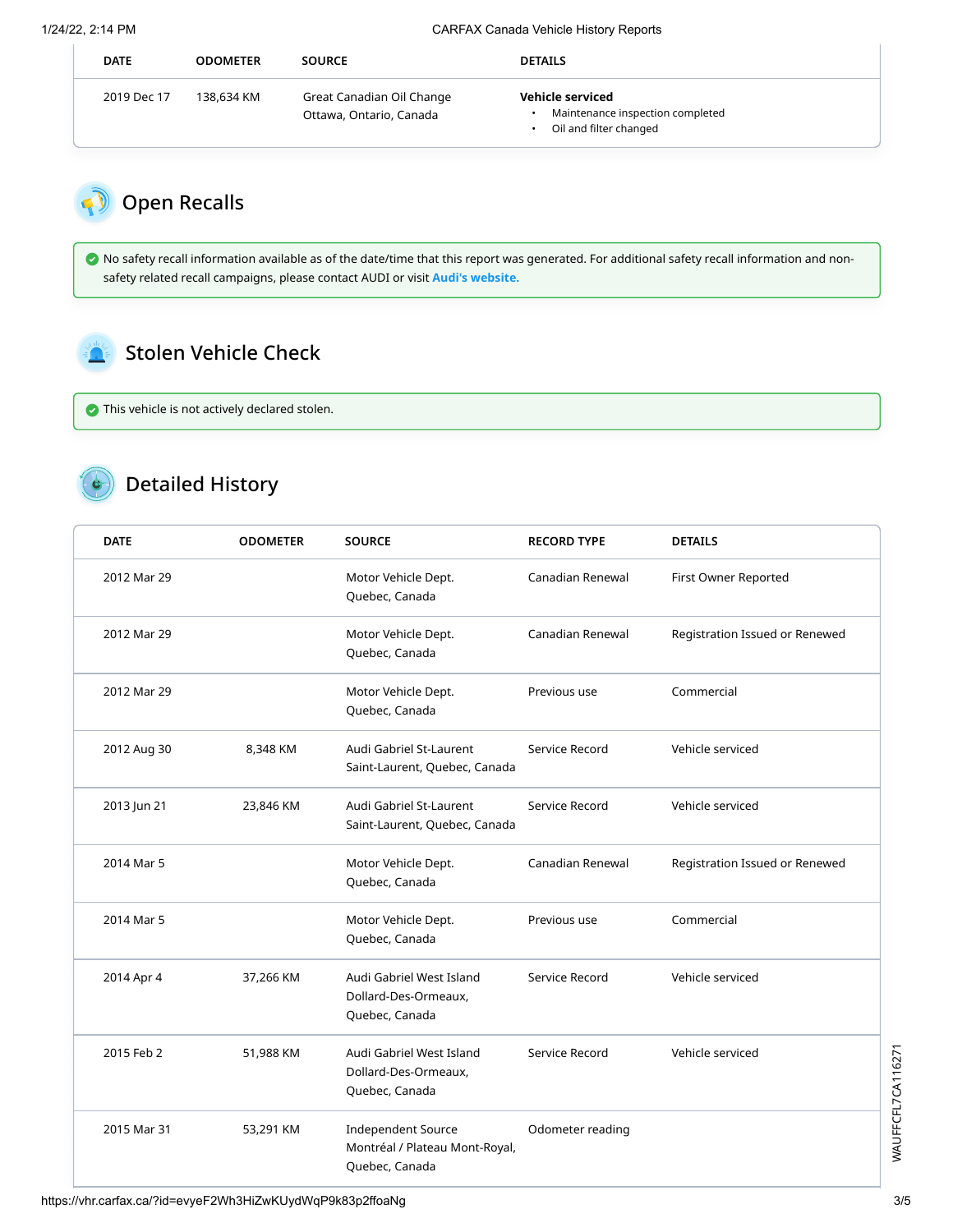#### 1/24/22, 2:14 PM CARFAX Canada Vehicle History Reports

| <b>DATE</b> | <b>ODOMETER</b> | <b>SOURCE</b>                                                        | <b>RECORD TYPE</b> | <b>DETAILS</b>                 |
|-------------|-----------------|----------------------------------------------------------------------|--------------------|--------------------------------|
| 2015 Sep 21 |                 | Motor Vehicle Dept.<br>Quebec, Canada                                | Canadian Renewal   | New Owner Reported             |
| 2015 Sep 21 |                 | Motor Vehicle Dept.<br>Quebec, Canada                                | Canadian Renewal   | Registration Issued or Renewed |
| 2015 Oct 5  | 53,750 KM       | Audi Popular<br>Montreal, Quebec, Canada                             | Service Record     | Vehicle serviced               |
| 2016 Apr 18 | 68,328 KM       | Audi Popular<br>Montreal, Quebec, Canada                             | Service Record     | Vehicle serviced               |
| 2016 Aug 3  |                 | Motor Vehicle Dept.<br>Quebec, Canada                                | Canadian Renewal   | Registration Issued or Renewed |
| 2017 Aug 10 |                 | Motor Vehicle Dept.<br>Quebec, Canada                                | Canadian Renewal   | Registration Issued or Renewed |
| 2018 Sep 5  |                 | Motor Vehicle Dept.<br>Quebec, Canada                                | Canadian Renewal   | Registration Issued or Renewed |
| 2019 Mar 12 | 130,508 KM      | MIDAS AUTO SERVICE EXPERTS Service Record<br>Montral, Quebec, Canada |                    | Vehicle serviced               |
| 2019 Apr 4  |                 | Service Facility                                                     | Service Record     | Vehicle serviced               |
| 2019 Jun 3  |                 | Motor Vehicle Dept.<br>Quebec, Canada                                | Canadian Renewal   | New Owner Reported             |
| 2019 Jun 3  |                 | Motor Vehicle Dept.<br>Quebec, Canada                                | Canadian Renewal   | Registration Issued or Renewed |
| 2019 Jun 5  | 131,458 KM      | Service Facility                                                     | Service Record     | Vehicle serviced               |
| 2019 Jun 12 |                 | Motor Vehicle Dept.<br>Quebec, Canada                                | Canadian Renewal   | New Owner Reported             |
| 2019 Jun 12 |                 | Motor Vehicle Dept.<br>Quebec, Canada                                | Canadian Renewal   | Registration Issued or Renewed |
| 2019 Jul 11 | 131,617 KM      | Service Facility<br>Saint-Laurent, Quebec, Canada                    | Service Record     | Vehicle serviced               |
| 2019 Aug 2  | 131,875 KM      | <b>Independent Source</b><br>Ottawa, Ontario, Canada                 | Odometer reading   |                                |
| 2019 Aug 28 |                 | Motor Vehicle Dept.<br>Ontario, Canada                               | Canadian Renewal   | New Owner Reported             |
| 2019 Aug 28 |                 | Motor Vehicle Dept.<br>Ontario, Canada                               | Canadian Renewal   | Registration Issued or Renewed |
| 2019 Dec 17 | 138,634 KM      | Great Canadian Oil Change<br>Ottawa, Ontario, Canada                 | Service Record     | Vehicle serviced               |
| 2020 Aug 31 |                 | Motor Vehicle Dept.<br>Ontario, Canada                               | Canadian Renewal   | Registration Issued or Renewed |

WAUFFCFL7CA116271 WAUFFCFL7CA116271